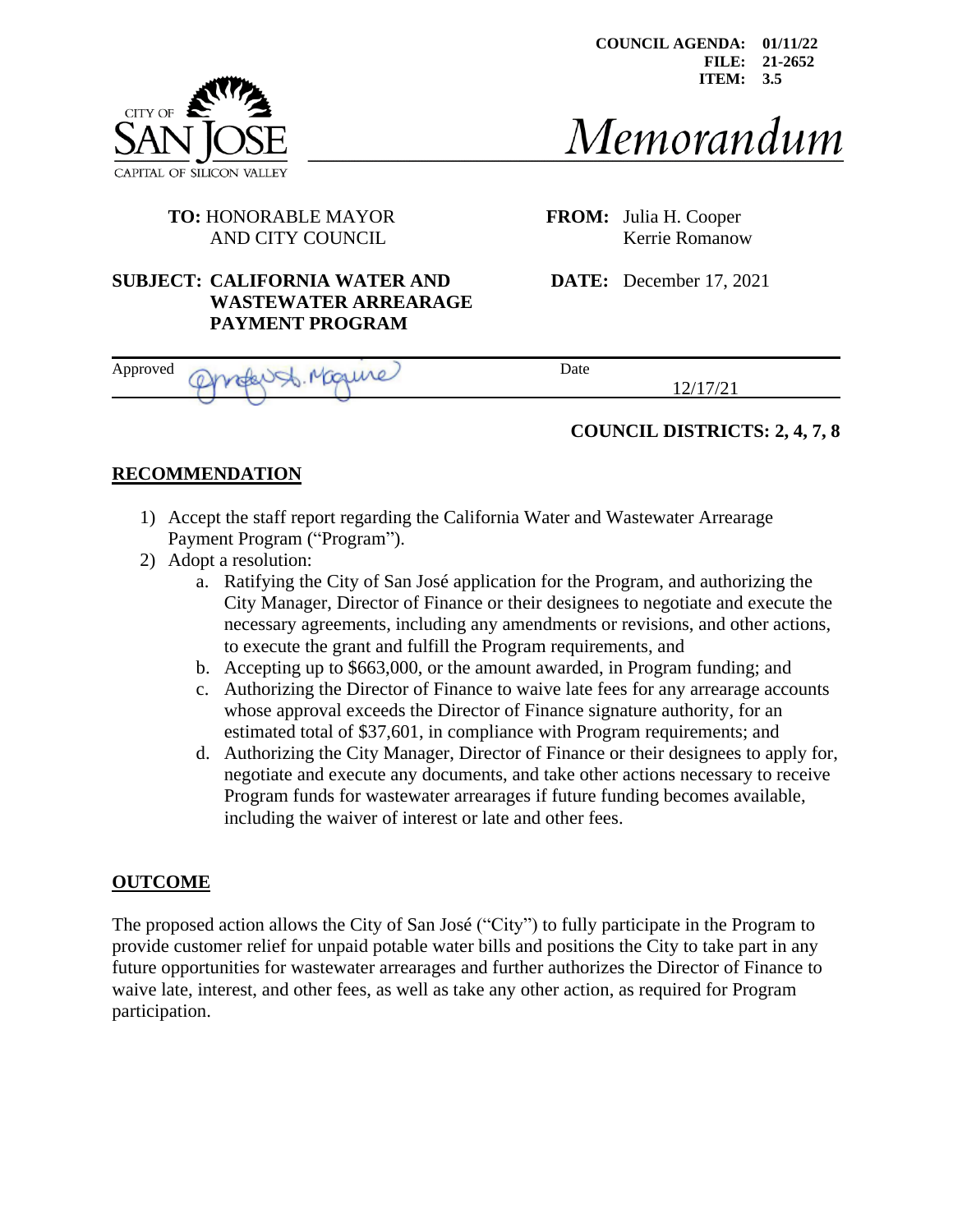HONORABLE MAYOR AND CITY COUNCIL December 17, 2021 **Subject: California Water and Wastewater Arrearage Payment Program** Page 2

#### **BACKGROUND**

The San José Municipal Water System ("SJMWS") is a rate-funded utility, intended to operate at full cost recovery, which provides water to approximately 26,000 customer accounts, serving a population of about 130,000 people in the North San José, Alviso, Evergreen, Edenvale, and Coyote Valley areas. Water customers are billed on a bimonthly basis and charged a flat service charge based on the size of the water meter, as well as a quantity charge per unit of water used.

The COVID-19 pandemic has led to job loss and other financial hardships for many San José residents and businesses. In early 2020, the State of California enacted a moratorium on utility disconnections for nonpayment, which remains in effect through at least December 31, 2021. In April 2020, Council approved an ordinance to allow for suspension of late payment charges for water bills with due dates ranging from March 17, 2020 through June 30, 2020. Pandemicrelated economic hardship has continued for the public, leading to an increase in unpaid water bills. In December 2019, prior to the COVID-19 pandemic, water customers had a cumulative outstanding balance of approximately \$250,000; this balance has grown to approximately \$1.4 million as of June 2021.

The American Rescue Plan of 2021 ("ARPA") was adopted by the federal government to provide support and relief for Americans affected by the pandemic. The State of California, via the State Water Resources Control Board ("SWRCB"), requested this ARPA funding to establish the Program<sup>1</sup> and intends to distribute funding to eligible water providers that have accrued residential and commercial arrearages during the relief period of March 2020 through June 2021 ("Relief Period"). In addition to distributing funding to cover customer arrearages, the Program also allows water providers to request an additional three (3) percent of funding for administrative expenses incurred in complying with Program requirements. Water providers that are approved for Program funding must provide bill credits to unpaid water charges accumulated during the relief period within 60 days of receiving State funds.

#### **ANALYSIS**

The SWRCB surveyed all potable water providers during August and September 2021 to determine statewide accrued residential and commercial arrearages. Finance and Environmental Services Department staff submitted an initial estimate for the SWRCB survey on September 10, 2021. On September 22, 2021 the State adopted final Program guidelines and requirements. On September 29, 2021 the State opened its application period, with a December 6, 2021 deadline, by which water providers must apply and provide supporting documentation for their arrearage funding request.

Potable water providers participating in the Program must comply with several requirements, including:

<sup>&</sup>lt;sup>1</sup> California Water and Wastewater Arrearage Payment Program https://www.waterboards.ca.gov/arrearage\_payment\_program/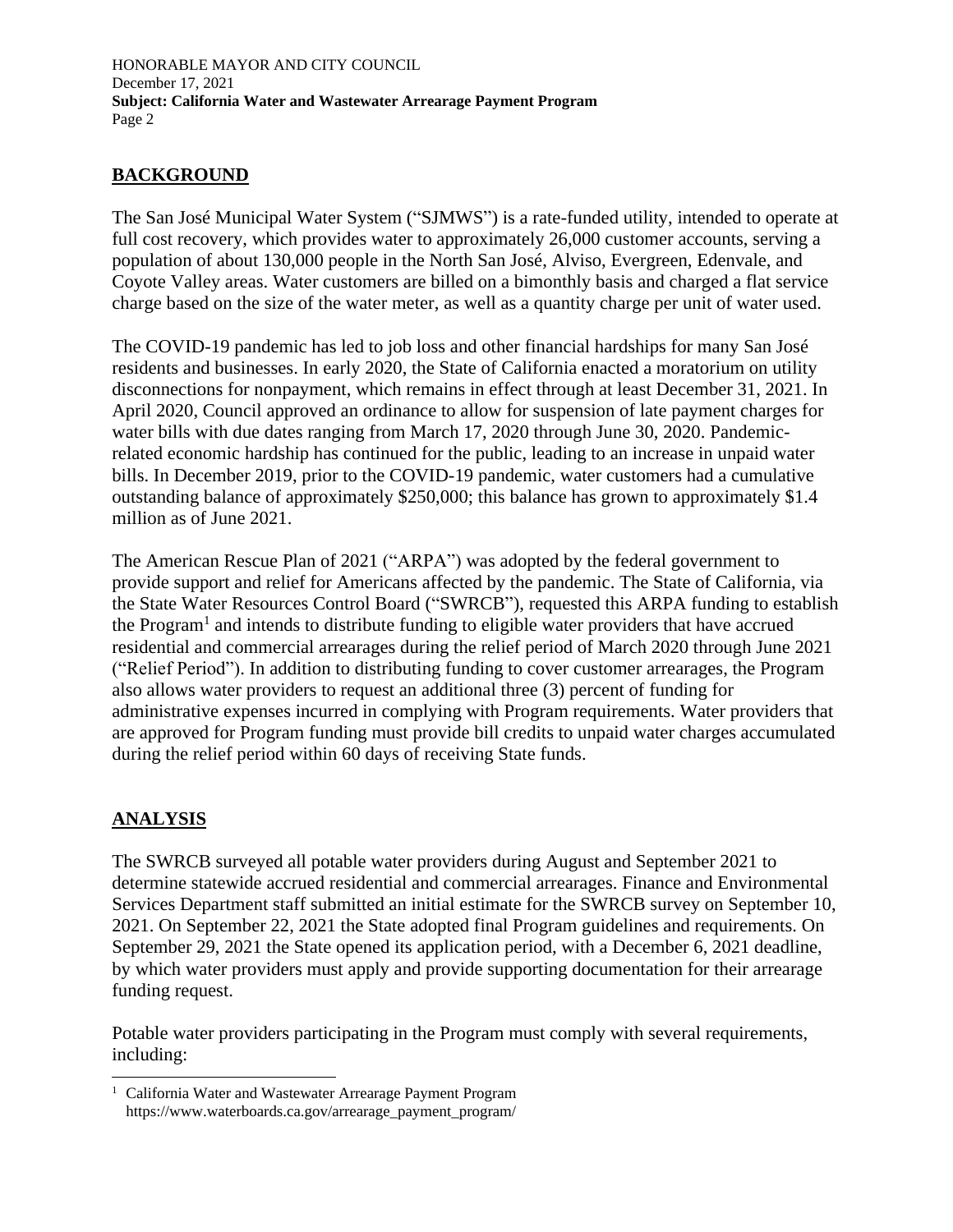- Allocate payments as bill credits to customer accounts within 60 days of receiving payment;
- Waive customer late fees for any arrearages accrued during the Relief Period;
- Notify customers of the amount credited, and offer to enroll customers with remaining debt into a payment plan;
- Not discontinue water service until the customer defaults on the payment plan or misses the deadline to enroll in the payment plan;
- Report on expenditures and customer credits.

On December 3, 2021, staff submitted a final application with a funding request of \$643,419 plus the estimated allowable 3% of administrative costs of \$19,303, for a combined total of approximately \$663,000 in requested Program funds. In addition, per Program requirements, a total of \$413,583 of late fee payments incurred between March 2020 and June 2021 will be waived. Of this amount, \$37,601 is above the Director of Finance's authority<sup>2</sup> to waive and requires City Council approval. The table below categorizes these funds by account type. The State anticipates being able to disburse 100 percent of requested amounts to water providers.

| California Water and Wastewater Arrearage Payment Program Potable Water |                   |                  |               |  |  |
|-------------------------------------------------------------------------|-------------------|------------------|---------------|--|--|
|                                                                         | <b>Service</b>    | <b>Late Fees</b> |               |  |  |
| <b>Customer Type</b>                                                    | <b>Arrearages</b> | (To be Waived)   | <b>Total</b>  |  |  |
| Water Single Family                                                     | \$595,478         | \$368,718        | 964,196<br>\$ |  |  |
| <b>Water Commercial</b>                                                 | 47,941            | 44,865           | 92,806        |  |  |
| <b>Subtotal Arrearages</b>                                              | \$643,419         | \$413,583        | 1,057,002     |  |  |
| <b>Estimated 3% Administrative</b>                                      |                   |                  |               |  |  |
| <b>Funding Allowed</b>                                                  | 19,303            |                  |               |  |  |
| <b>Total Funding Estimated</b>                                          | \$662,719         |                  |               |  |  |

In addition to the potable water funds, the State messaged that there may be similar funds available for wastewater arrearages, which, per SWRCB guidelines, will be established no later than February 1, 2022. It is anticipated that the same program condition of a waiver of late fees and charge will be required to participate in a wastewater program. Staff seeks authorization to apply for and execute any documents necessary for the City and its customers to receive this funding.

#### **CONCLUSION**

Staff will provide bill credits to eligible customer accounts within 60 days of receiving Program funding and will implement all other Program requirements, including customer notification, reporting, and waiving of late fees. Staff has identified five (5) customer accounts which have late fees that exceed the Director of Finance's signature authority. Council's approval is required to waive these late fees. In addition, this action will better position the City to participate in any wastewater arrearage program.

<sup>2</sup> Per San José Municipal Code §4.24.030, *Write-off of uncollectible accounts authorized when*.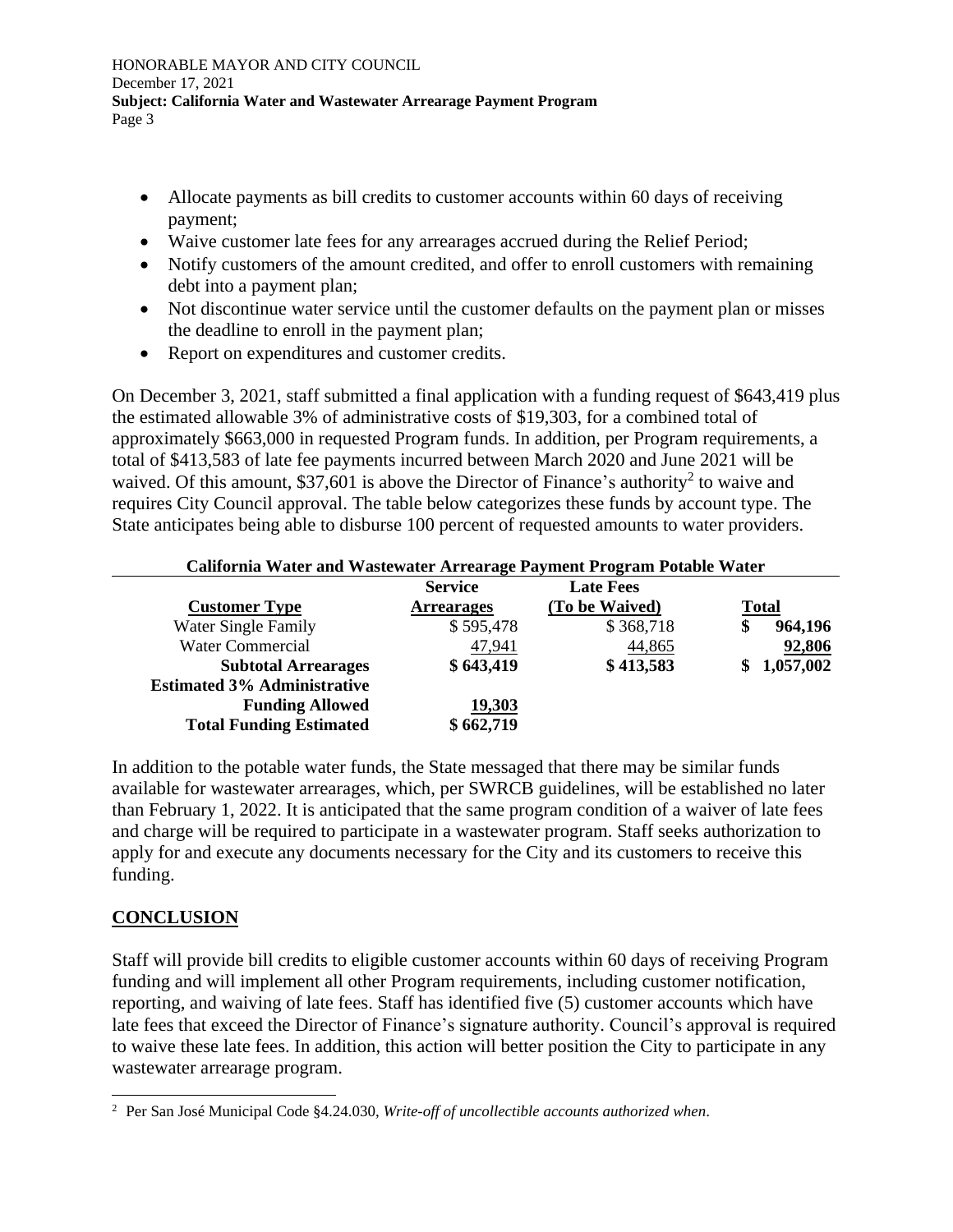HONORABLE MAYOR AND CITY COUNCIL December 17, 2021 **Subject: California Water and Wastewater Arrearage Payment Program** Page 4

#### **EVALUATION AND FOLLOW-UP**

Staff will continue to provide information to the State as necessary to facilitate participation in the Program and will bring back further actions related to this recommendation as necessary. Staff will also return to Council to respond to the referral from Councilmember Esparza, approved along with the adoption of the 2021-2022 Budget, to explore options to relieve debt incurred by residents during the pandemic through fees and fines issued by the City, with a focus on fees and fines that disproportionately affect low-income communities.

#### **CLIMATE SMART SAN JOSE**

The recommendation in this memo has no effect on Climate Smart San José energy, water, or mobility goals.

#### **PUBLIC OUTREACH**

This memorandum will be posted on the City's Council Agenda website for the January 11, 2022 Council Meeting.

#### **COORDINATION**

This item has been coordinated with the Office of the City Attorney and City Manager's Budget Office.

#### **COMMISSION RECOMMENDATION/INPUT**

No commission recommendation or input is associated with this action.

## **FISCAL/POLICY ALIGNMENT**

The San José Municipal Water Rates Reduction Strategy Manager's Budget Addendum addressed a pathway to reducing San José Municipal Water rates. including reviewing strategies to utilize federal assistance to cover the costs incurred by the system due to families' inability to pay water bills.